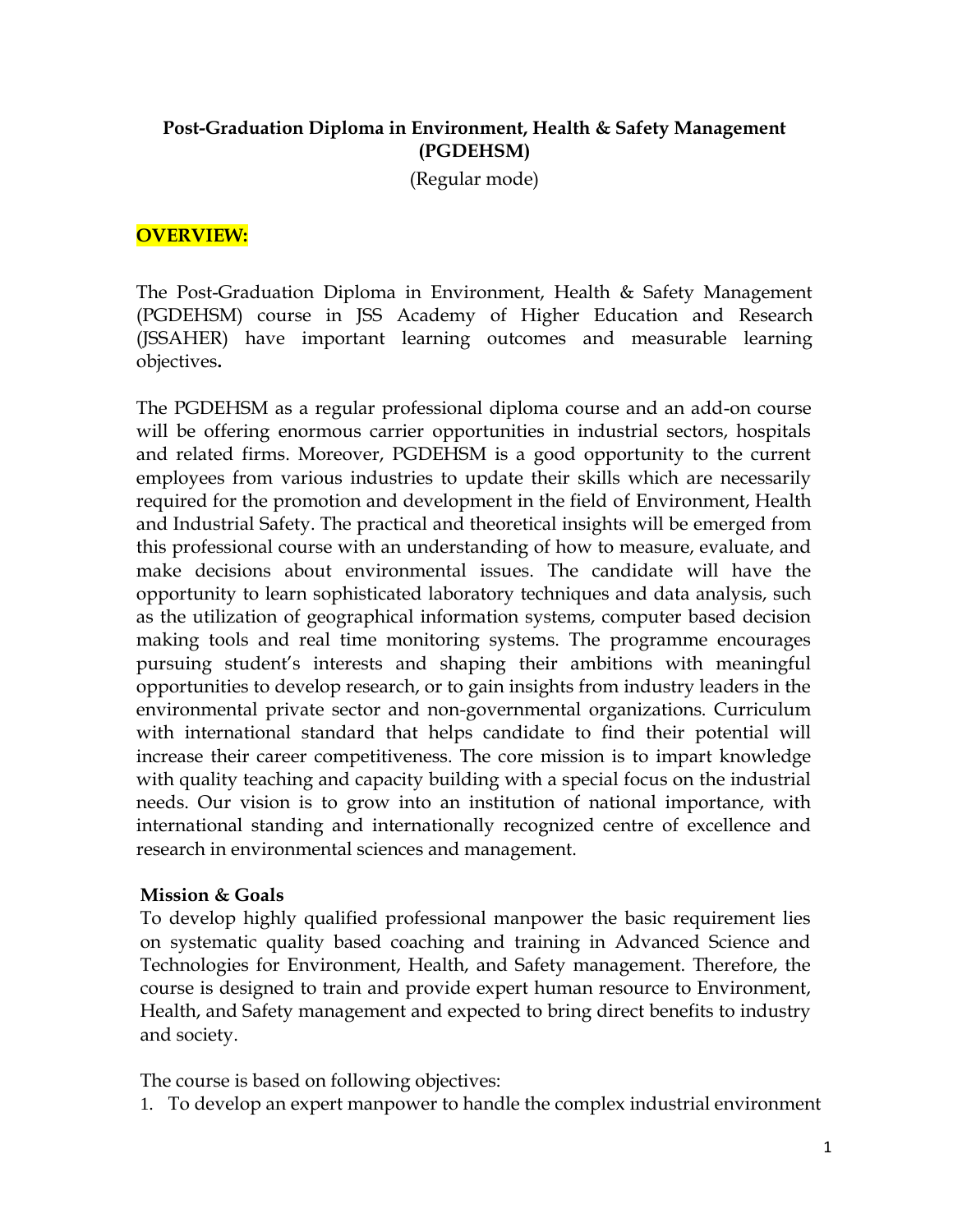- 2. To give knowledge about occupational health, industrial hygiene, accidental prevention techniques to the students.
- 3. To make the student aware about safety auditing and management systems, pollutionprevention techniques etc.
- 4. To train the students about environmental and safety risk assessment and management.
- 5. To train the students about environmental policy, industrial safety and occupational health regulation.
- 6. To train the students about environmental and safety standards and certification such as ISO certification, environmental trading and green innovation, etc.

# **Appropriateness of Course**

This course is intended for professional's practitioners, researchers and students from wide range of backgrounds who aim to develop their knowledge and insights pertaining to the environment management and safety. The course in designed to provide critical and practical skills to analyze, evaluate, design and implement solution and strategies with regards to environment, health and safety management issues at industrial level. The prudent management of environmental health and safety, conservation, and sustainable development are high on the agenda of global concerns.

| Pape                                                                                   | Semesters                                     |            | <b>University Examination</b> |       |                  |
|----------------------------------------------------------------------------------------|-----------------------------------------------|------------|-------------------------------|-------|------------------|
| r                                                                                      | Semester I                                    | <b>CIA</b> | Theory/prac                   | Max.  | Total            |
| Code                                                                                   |                                               |            | tical Exam                    | Marks | Credits          |
| EHSM-T1                                                                                | Introduction to Environment, Health and       | 25         | 75                            | 100   | $\overline{4}$   |
|                                                                                        | Safety Management                             |            |                               |       |                  |
| EHSM-T2                                                                                | Occupational Health and Hazards               | 25         | 75                            | 100   | 4                |
| EHSM-P1                                                                                | Practical I                                   | 25         | 75                            | 100   | 4                |
|                                                                                        | Industrial Training, Field Visits & Viva-voce |            | 100                           | 100   | $\overline{4}$   |
|                                                                                        |                                               |            | 400                           |       | <b>16</b>        |
|                                                                                        | <b>Semester II</b>                            |            |                               |       |                  |
| EHSM-T3                                                                                | Safety at Workplace                           | 25         | 75                            | 100   | $\overline{4}$   |
| EHSM-T4                                                                                | <b>Accident Prevention Techniques</b>         | 25         | 75                            | 100   | $\overline{4}$   |
| EHSM-T5                                                                                | Safety Management System                      | 25         | 75                            | 100   | $\boldsymbol{4}$ |
| EHSM-P2                                                                                | Practical II                                  | 25         | 75                            | 100   | 4                |
|                                                                                        | Internship/Project report viva voce           |            | 200                           | 200   | 8                |
|                                                                                        | examination                                   |            |                               |       |                  |
|                                                                                        |                                               |            | 600                           |       | 24               |
| <b>Total Credits</b>                                                                   |                                               |            | 1000                          |       | 40               |
| T-Theory, P-Practical/Project/Training/Internships, CIA-Continuous Internal Assessment |                                               |            |                               |       |                  |

## **Structure of programme**

The Semester Grade Point Average (SGPA) is measured as performance of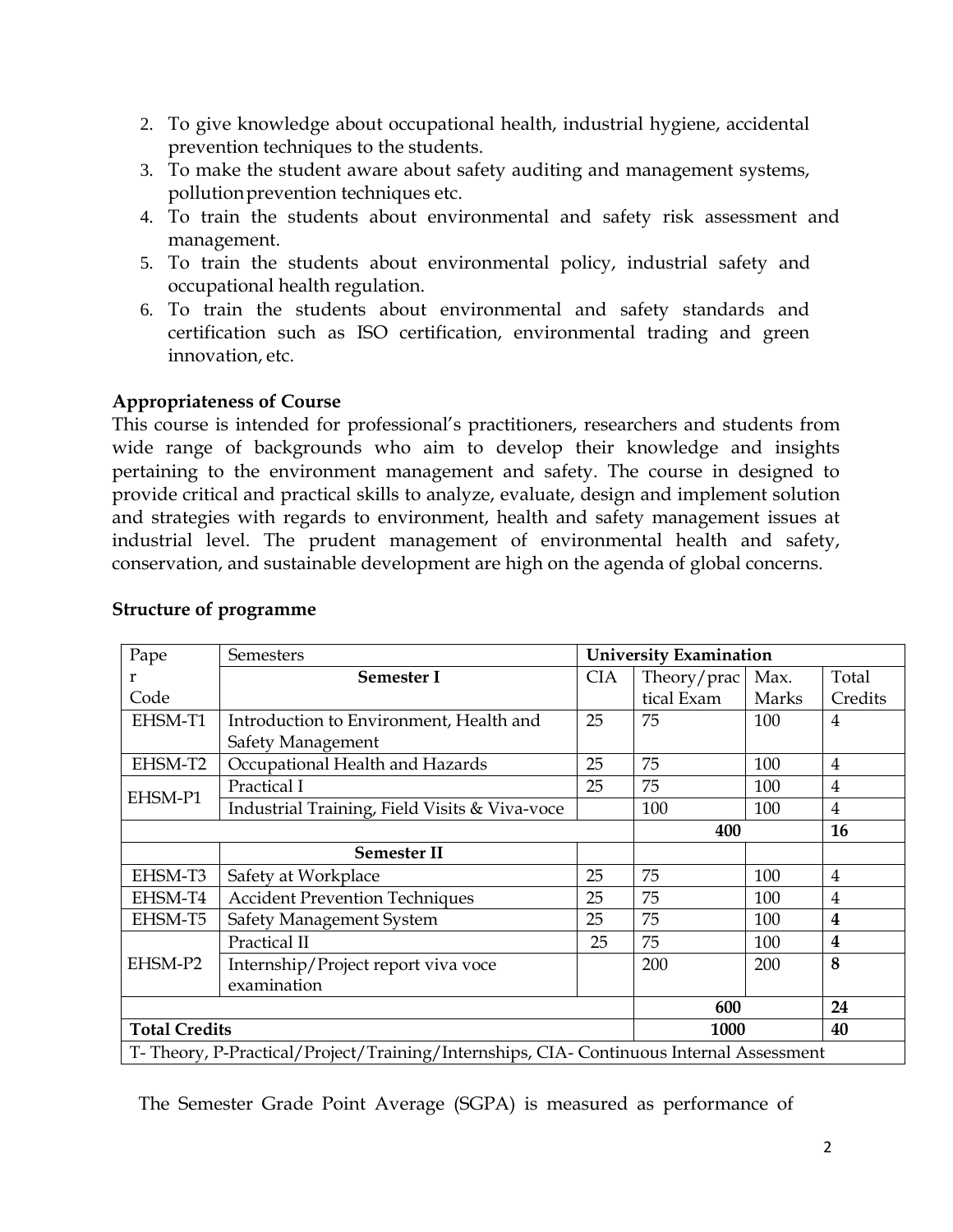work done by the student in a semester. The Cumulative Grade Point Average (CGPA) is measured as cumulative performance of a student in all semesters in the courses taken by the student. The mission of the postgraduate diploma in Environment, Health & Safety management at Department of Water & Health is to promote excellence amongst our postgraduate staff and students through responsive teaching, research and supervision, scholarship and instructional pastoral support.

The main objective of the courses offered is interdisciplinary in nature that enables over all student development and enhanced learning experience. Each course paper provides hands-on- experience that translates theory to practical. The curriculum is supported with field trips, industrial visits, other extension, and extracurricular activities wherever required. The students are encouraged to undergo and acquire scientific knowledge by frequently participating in different subject related workshops, research centers and national/international laboratories, industries, firms, etc with inter and multidisciplinary collaborative organization.

# **ELIGIBILITY:**

- Any Bachelor Degree (B.Sc/B.A/B.Com/BBA/B.E/B.Pham/MBBS/BDS or equivalent degree) recognized by UGC with any specializations.
- Any Master Degree (M.Sc/M.A/M.Com/MBA/M.E/M.Pham/MDS or equivalent degree) recognized by UGC with any specializations.
- *As an add-on course, students those have registered for post-graduation courses in JSS AHER may be chosen the PDGEHSM along with M.Sc/M.A/M.Com/MBA or equivalent.*

## **CAREER PROSPECTS:**

As-per the company act, it is mandatory to establish Environment-Health-Safety department at every industries where PGDEHSM professional have high demand in career placement in all industries including soft-ware and marketing companies at national as well as international level. They can also get an opportunity as Environmental consultant, Environmental education officer, Environmental manager, Nature conservation officer, Recycling officer, Sustainability consultant, Waste management officer, Water quality scientist, etc. in various sectors.

## **FEES:**

Indian students (INR): **45000/- per year**  (For admitted post graduation students as add-on course is 22500/- (50% concision))